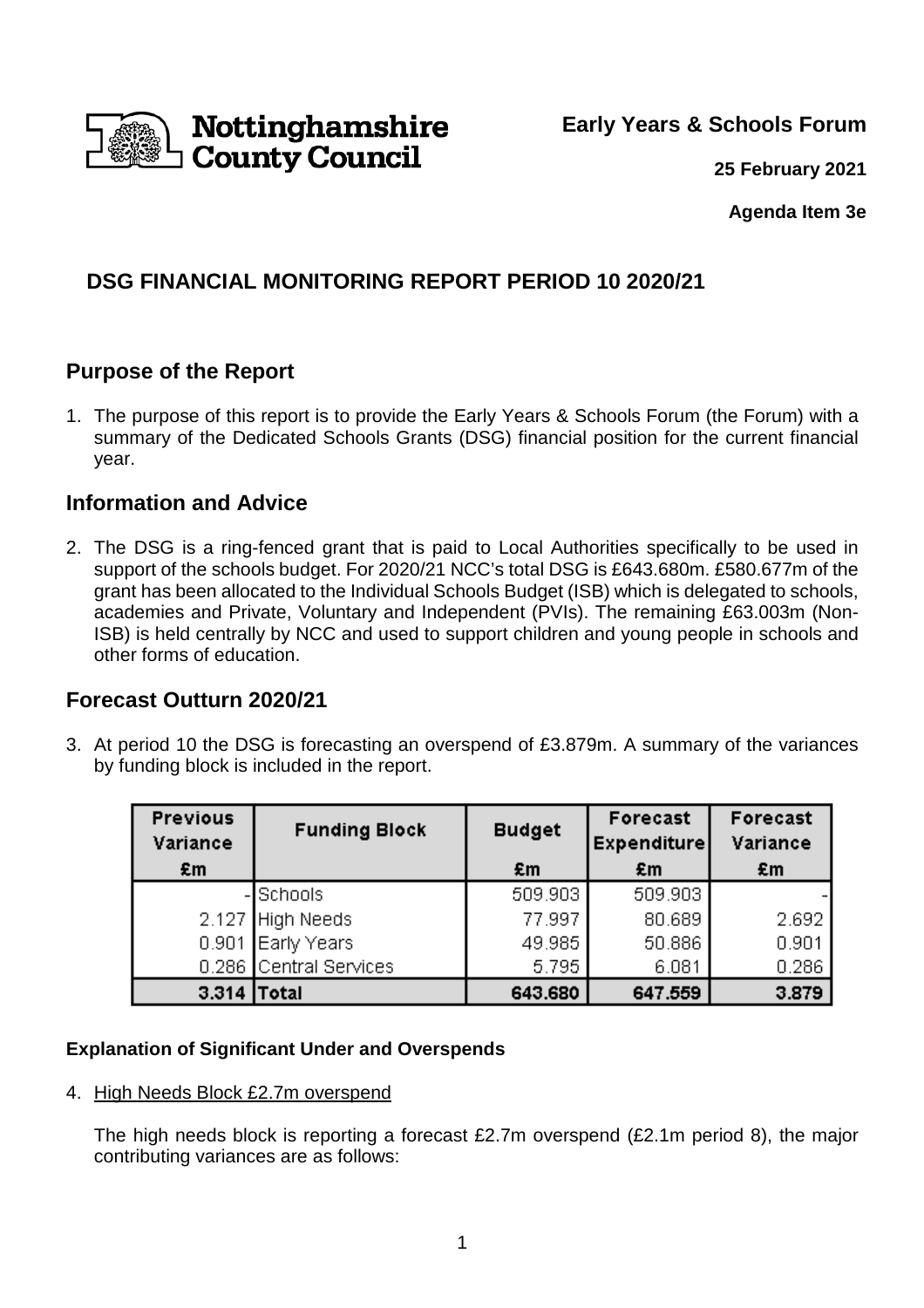• £2.2m overspend (£2.2m overspend period 8) on EHCP specialist provision. This is made up of:

- £1.9m for EHCP specialist provision (£2.0m period 8) and is based on numbers currently on roll and projected net growth of 5 per month. The lack of special school places is having an impact with 50 new starters in September 2020 and 30 CYP with a pending start date, which is the highest ever September intake. There is a risk that the overspend will increase in future months due to the same reason.

- £0.3m (£0.2m period 8) overspend for Looked After Children (LAC) Specialist Provision which relates to LAC residing and educated in other local authority areas. There are currently 48 LAC being funded compared to 21 last year (and 39 in October).

- £1.1m (£0.6m period 8) overspend on Post 16 Colleges. Actuals submitted for 2020/21 September intake have been higher than previously estimated as more students are choosing this route.
- £0.5m overspend in the independent sector for SEND children without an EHCP. £0.3m is directly attributable to COVID-19 as children remained in alternative places longer during the closure of schools rather than being placed at a school. A further £0.2m is due to the closure of an alternative provider that needed to be placed elsewhere.
- £0.2m overspend due to an adjustment to the import/export numbers for pupils educated in other local authority areas.
- £0.5m underspend on therapies within the Special School Equipment budget which was newly created in 2020/21 and is not forecast to be spent.
- £0.3m underspend on the ambitious capacity budget created to increase special school places.
- £0.2m underspend (£0.1m period 8) in the Inclusion Service mainly due to vacant posts and less travel due to the pandemic.
- £0.1m underspend (£0.2m Period 8) due to delays in establishing the special school hubs, which have been further exacerbated by the impact of Covid-19.
- £0.2m underspends mainly on staffing vacancies across the rest of the high needs block.

| Period 8<br><b>Forecast</b><br>variance | <b>Change</b> | <b>Service</b>                                                                   |        | Forecast<br><b>Expenditure</b><br>2020/21 | Variance<br>2020/21 |
|-----------------------------------------|---------------|----------------------------------------------------------------------------------|--------|-------------------------------------------|---------------------|
| £000                                    | £000          |                                                                                  | £000   | £000                                      | £000                |
| 8                                       | (297          | [Special School Budgets (Including Academy place funding ipaid directly by ESFA) | 26,629 | 26,340                                    | (289)               |
| (500)                                   |               | (32) Special School Equipment                                                    | 823    | 291                                       | (532)               |
| (175)                                   |               | 55 Special School Hub                                                            | 235    | 115                                       | (120)               |
|                                         |               | Place Funding for AP, CCP and FE providers                                       | 1,190  | 1,190                                     |                     |
|                                         |               | Mainstream Enhanced Provision                                                    | 441    | 441                                       |                     |
| (132)                                   |               | (128) Inclusion Services                                                         | 3,546  | 3,286                                     | (260)               |
|                                         |               | Devolved Partnership Funding                                                     | 4,979  | 4,979                                     |                     |
| (67)                                    |               | (27) Partnership Team                                                            | 731    | 637                                       | (94)                |
|                                         |               | (5) SEN Home to School Transport                                                 | 1,764  | 1,759                                     | (5)                 |
| 587                                     |               | 549 Post 16 High Needs (outside of special schools and academies)                | 5,100  | 6,236                                     | 1,136               |
| 2,185                                   |               | 1  Independent Non Maintained Schools and Alternative Provision (EHC Plan).      | 13,301 | 15,487                                    | 2,186               |
| 16                                      |               | 505 Independent Non Maintained Schools and Alternative Provision (Non EHC Plan)  | 1,183  | 1,704                                     | 521                 |
|                                         |               | Targetted HLN                                                                    | 6,104  | 6,104                                     |                     |
|                                         |               | Additional family needs                                                          | 8,555  | 8,555                                     |                     |
|                                         |               | Family Network Funding                                                           | 1,306  | 1,306                                     |                     |
|                                         |               | (56) Health Related Education Team, Physical Disability unit and Residential     | ,421   | 1,372                                     | (49)                |
|                                         |               | SEND Divisional Costs                                                            | 887    | 887                                       |                     |
| 198                                     |               | Import/Export Adjustment                                                         | (198)  |                                           | 198                 |
| 2,127                                   |               | 565 Total                                                                        | 77,997 | 80,689                                    | 2,692               |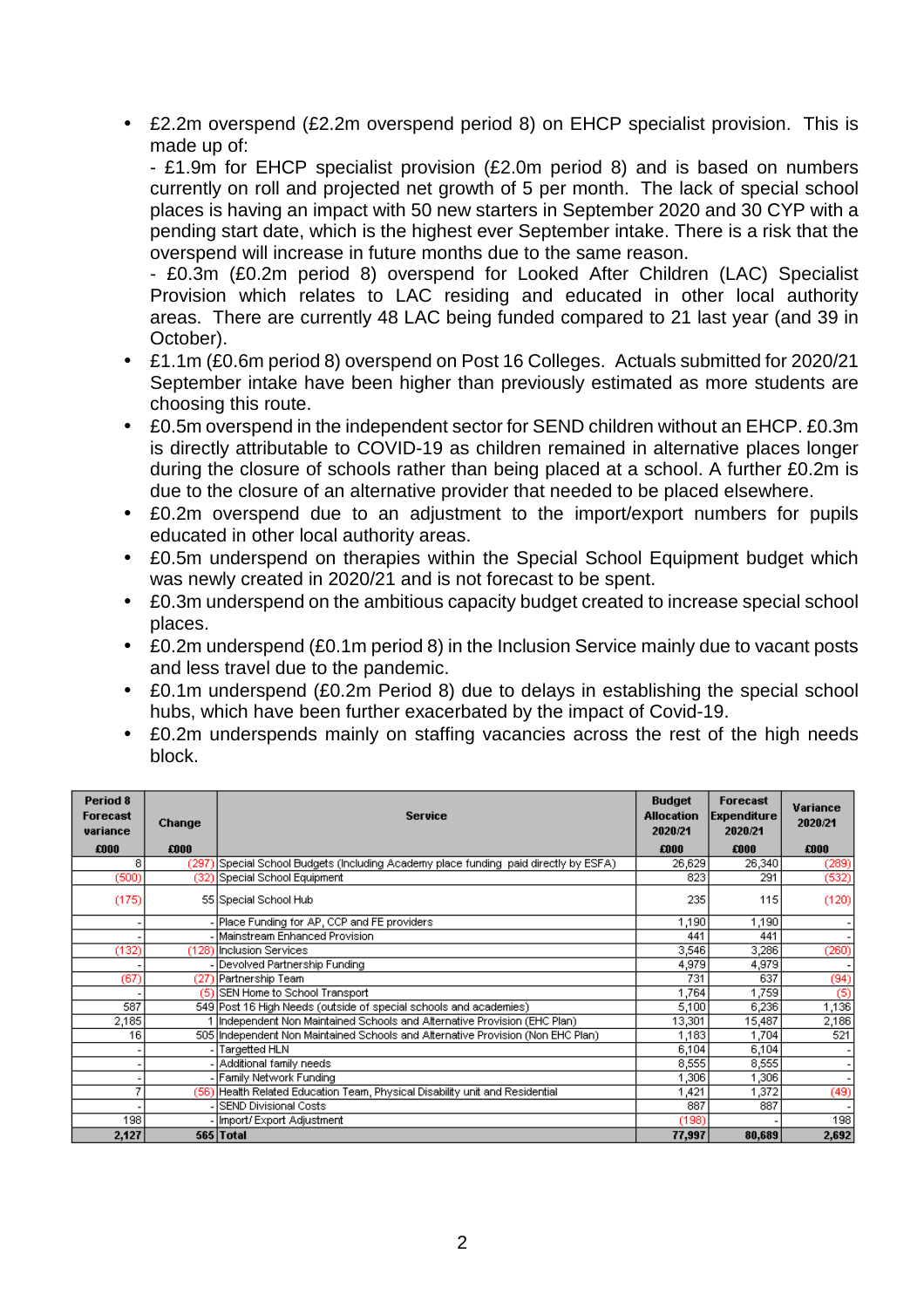### 5. Early Years Block £0.901m overspend

The Early Years Block (EYB) is reporting the same £0.901m overspend as period 8. The data to enable the forecast to be updated is not fully available due to the modification of the census rules due to Covid-19 and that the work on verifying the census data is still taking place. Given the impact these numbers will have on the final outturn there is still some uncertainty about its accuracy.

The predicted overspend is largely due to the approach taken to fund places in line with government guidance during Covid-19 which has resulted in more places being funded than in the previous financial year. This has been exacerbated by the payment of the temporary 10p per hour increase. There has also been a Government announcement to temporarily change the way the grant funding for the EYB is to be calculated.

The basis of the EYB funding has changed from being 5/12<sup>ths</sup> of January 2020 census data and the remaining 7 months on the January 2021 (estimated) to be the following:-

Funding = 9/12 Jan 2020 + 3/12 Jan 2021

### 6. Central School Services Block £0.3m overspend

This was previously reported to the Forum in September 2020 and the report outlines the circumstances for this overspend and the proposal for it to be met from the Non ISB reserve for 2020/21and the action to be taken to address it for 2021/22 and beyond.

#### **Use of the Schools (Non-ISB) Reserve**

- 7. The accumulated Schools (Non-ISB) Reserve was £5.709m at the beginning of 2020/21.
- 8. At the June the Forum meeting it was agreed to carry forward of £0.686m of underspends from 2019/20 to support services in 2020/21. In addition, a £0.026m carry forward for the Early Years Inclusion Fund to provide 2 free Early Years SEND conferences, was also agreed by the Forum in February.
- 9. The £0.296m adjustment for the final early years funding allocation for 2019/20 has now been accounted for.
- 10. Nottinghamshire's funding for the Central School Services Budget has been calculated incorrectly for 2018/19 and 2019/20 resulting in an overpayment of £241,082. This was due to the treatment of the Copyright Licence as part of the historic spend which was incorrect. This will be recovered by the ESFA during 2020/21 and will need to be met from the Non-ISB reserve.
- 11. Based on the net effect of the in-year variances detailed in this report, there is currently a forecast deficit of £0.688m on the general element of the reserve at 31 March 2021. The earmarked growth funding of £2.936m offsets this deficit meaning that the overall DSG position is a net surplus reserve of £2.248m. A recovery plan will be needed to address the deficit which should include establishing a reasonable level for the reserve in this and future years acknowledging that there is limited opportunities to add to it.